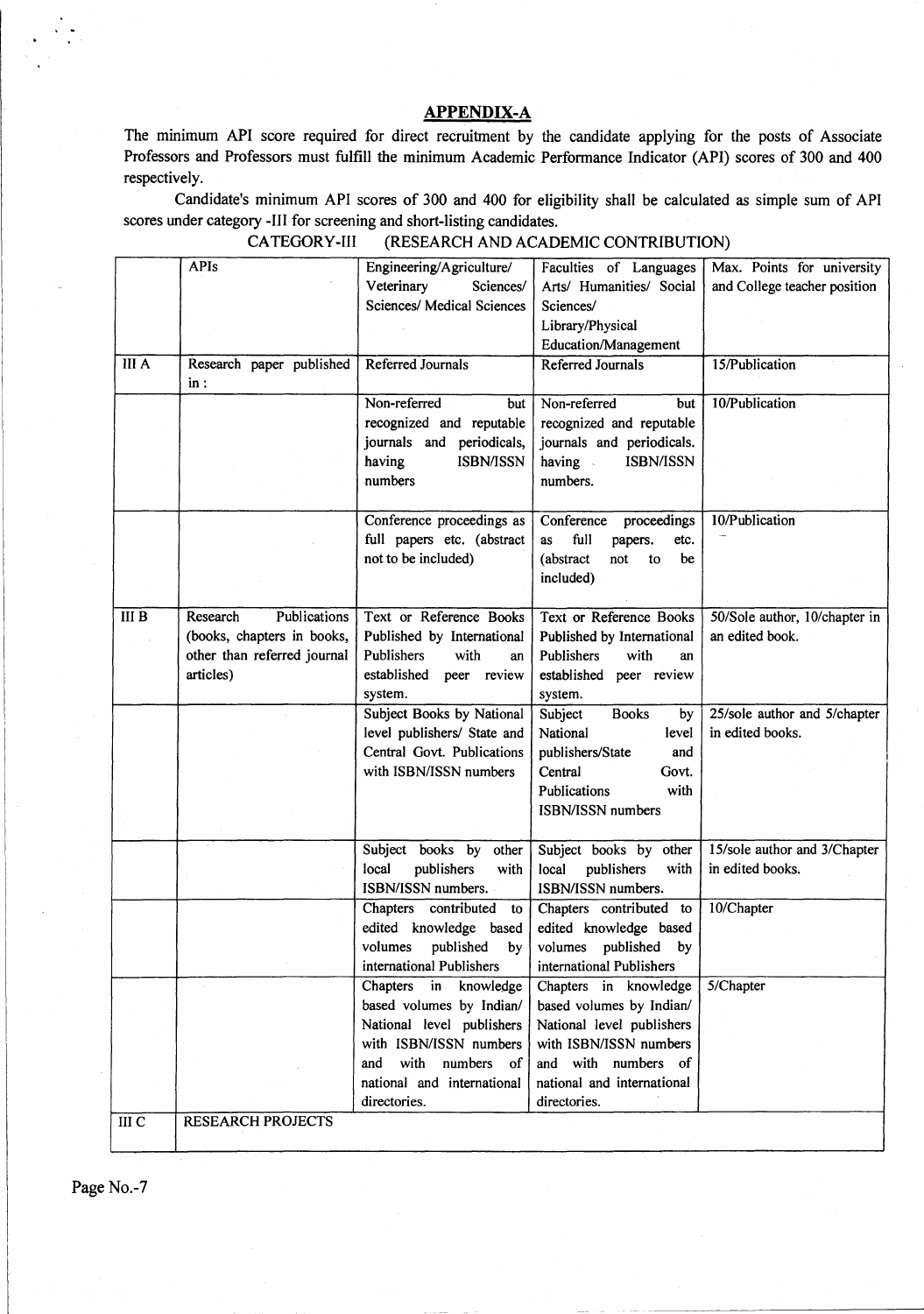| III                        | (C) | Sponsored Project carried                                                                                             |                   | (a) Major Projects amount                     | Major Projects<br>amount                 | 20/each Project               |  |
|----------------------------|-----|-----------------------------------------------------------------------------------------------------------------------|-------------------|-----------------------------------------------|------------------------------------------|-------------------------------|--|
| (i)                        |     | out/ongoing                                                                                                           |                   | mobilized with grants                         | mobilized with<br>grants                 |                               |  |
|                            |     |                                                                                                                       |                   | above 30.00 lakhs                             | above 5.0 Lakhs                          |                               |  |
|                            |     |                                                                                                                       |                   | (b) Major Projects amount                     | Major Projects<br>amount                 | 15/each Project               |  |
|                            |     |                                                                                                                       |                   | mobilized with grants                         | mobilized with minimum                   |                               |  |
|                            |     |                                                                                                                       |                   | above 5.0 lakhs up to<br>30.00 lakhs.         | of Rs. 3.00 lakhs upto Rs.<br>5.00 Lakhs |                               |  |
|                            |     |                                                                                                                       |                   |                                               |                                          |                               |  |
|                            |     |                                                                                                                       |                   | (c) Minor<br>Projects                         | Minor Projects (Amount                   | 10/each Project               |  |
|                            |     |                                                                                                                       |                   | mobilized<br>(Amount                          | mobilized<br>with<br>grants              |                               |  |
|                            |     |                                                                                                                       |                   | with grants above Rs.                         | above Rs. 25.000 up to                   |                               |  |
|                            |     |                                                                                                                       |                   | 50,000 up to Rs. 5.00                         | Rs. 3 Lakhs)                             |                               |  |
|                            |     |                                                                                                                       |                   | Lakhs)                                        |                                          |                               |  |
| III                        | (C) | Consultancy<br>Projects                                                                                               |                   | mobilized<br>Amount                           | Amount mobilized with                    | 10 per every Rs. 10.0 lakhs   |  |
| (ii)                       |     | carried out/ongoing                                                                                                   |                   | with minimum of Rs.                           | minimum of Rs. 2.0 lakhs                 | and<br>Rs.<br>2.0<br>lakhs    |  |
|                            |     |                                                                                                                       |                   | 10.00 lakhs                                   |                                          | respectively.                 |  |
| III                        | (C) | Completed<br>Projects:                                                                                                |                   | Completed<br>Project                          | Completed Project report                 | 20/each major project and     |  |
| (iii)                      |     | <b>Quality Evaluation</b>                                                                                             |                   | Report<br>(Acceptance                         | (Accepted<br>by<br>funding               | 10/each minor project         |  |
| III                        | (C) | Projects/ outcome/ outputs                                                                                            |                   | from funding agency)<br>Patent/<br>Technology | agency)<br>Major Policy documents        | 30/each national level output |  |
| (iv)                       |     |                                                                                                                       |                   | transfer/                                     | of Govt. Bodies at Central               | or patent and 50/each for     |  |
|                            |     |                                                                                                                       |                   | <b>Product/Process</b>                        | and State Level                          | international level.          |  |
| III(D)                     |     | <b>RESEARCH GUIDANCE</b>                                                                                              |                   |                                               |                                          |                               |  |
|                            |     |                                                                                                                       |                   |                                               |                                          |                               |  |
| Ш                          | (D) | M.Phil                                                                                                                |                   | Degree awarded only                           | Degree awarded only                      | 3/each candidate              |  |
| (i)                        |     |                                                                                                                       |                   |                                               |                                          |                               |  |
| $\overline{III}$           | (D) | Ph.D                                                                                                                  |                   | Degree Awarded                                | Degree Awarded                           | 10/each candidate             |  |
| (ii)                       |     |                                                                                                                       |                   |                                               |                                          |                               |  |
|                            |     |                                                                                                                       |                   | Thesis submitted                              | <b>Thesis Submitted</b>                  | 7/each candidate              |  |
| III(E)<br>$\overline{III}$ | (E) | Training courses and conference/seminar/workshops papers<br>Refresher<br>less than<br>20/each<br>Not less than two a) |                   |                                               |                                          |                               |  |
| (i)                        |     | courses, a)<br>Methodology<br>Workshops,                                                                              |                   | weeks duration                                | Not<br>two<br>weeks duration             |                               |  |
|                            |     | Teaching- b)<br>Training,                                                                                             |                   | One Week duration                             | One week Duration<br>b)                  | 10/each                       |  |
|                            |     | Evaluation<br>Learning                                                                                                |                   |                                               |                                          |                               |  |
|                            |     | Technology<br>Programmes,                                                                                             |                   |                                               |                                          |                               |  |
|                            |     | Soft Skills development                                                                                               |                   |                                               |                                          |                               |  |
|                            |     | Programmes<br>(Max.<br>30                                                                                             |                   |                                               |                                          |                               |  |
|                            |     | Points)                                                                                                               |                   |                                               |                                          |                               |  |
| III                        |     |                                                                                                                       |                   |                                               |                                          |                               |  |
|                            | (E) | in<br>Papers                                                                                                          |                   | Participation<br>and                          | Participation<br>and                     |                               |  |
| (ii)                       |     | Conferences/Seminars/                                                                                                 |                   | Presentation<br>of                            | Presentation<br>of                       |                               |  |
|                            |     | workshops etc.                                                                                                        |                   | research<br>papers                            | research<br>papers                       |                               |  |
|                            |     |                                                                                                                       |                   | (Oral/Poster) in                              | (oral/poster) in                         |                               |  |
|                            |     |                                                                                                                       | (a)               | International                                 | International<br>$\mathbf{a}$            | 10/each                       |  |
|                            |     |                                                                                                                       |                   | Conference                                    | Conference                               |                               |  |
|                            |     |                                                                                                                       | (b)               | National                                      | (b) National/ State Level                | $7.5$ each                    |  |
|                            |     |                                                                                                                       | $\left( c\right)$ | Regional/State Level                          | (C)Regional/State Level                  | 5/each                        |  |
|                            |     |                                                                                                                       | (d)               | Local<br>University/                          | Local University/<br>(d)                 | 3/each                        |  |
|                            |     |                                                                                                                       |                   | College level                                 | college level                            |                               |  |
| $\rm III$                  | (E) | Invited<br>lectures<br><b>or</b>                                                                                      |                   | International                                 | International                            | 10/each                       |  |
| (iii)                      |     | for<br>presentations                                                                                                  |                   |                                               |                                          |                               |  |
|                            |     | conferences/ symposia                                                                                                 |                   |                                               |                                          |                               |  |
|                            |     |                                                                                                                       |                   | National Level                                | National Level                           | 5/each                        |  |